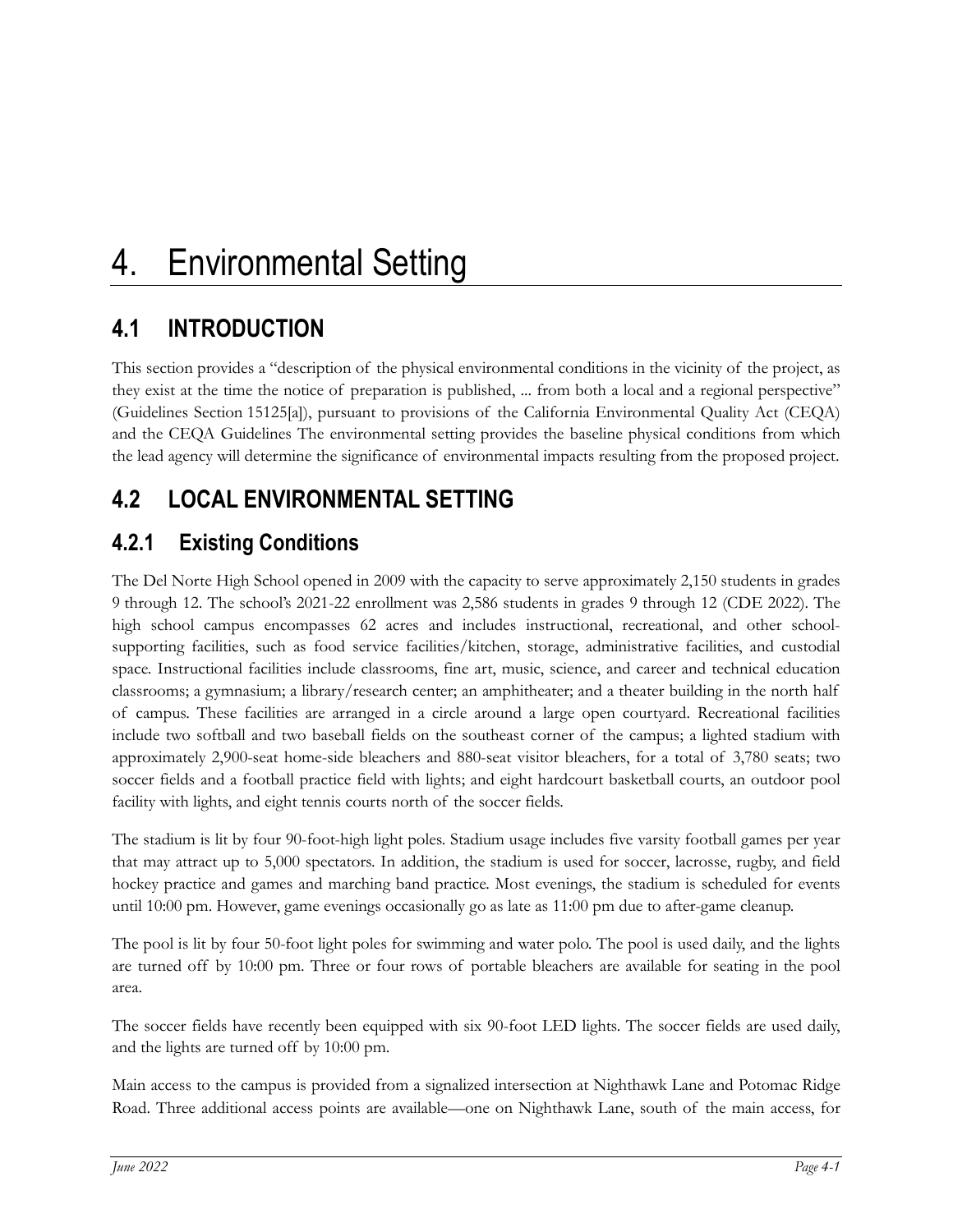buses and delivery trucks; one exit-only access on Del Sur Ridge Road to the north; and one gated access on Deer Ridge Road to the east.

The school has a total of 856 parking spaces accessed from the main entrance.

## **4.2.2 Surrounding Land Use**

#### **4.2.2.1 REGIONAL SETTING**

The project site is in northeastern San Diego County on the northern border of the City of San Diego. San Diego County, including incorporated cities, cover approximately 4,261 square miles—65 miles north to south and 86 miles east to west. The county is bordered by Riverside County and Orange County to the north; Imperial County to the east; the nation of Mexico to the south; and the Pacific Ocean to the west. A majority of the land in the unincorporated area is open space or undeveloped and includes large tracts of federal, state, or regional parklands and agricultural production areas. Residential land uses account for the majority of the developed land in the unincorporated county.

#### **4.2.2.2 LOCAL SETTING**

Del Norte High School straddles unincorporated San Diego County and the City of San Diego and is part of two master planned communities—the western 40 acres is in the Black Mountain Ranch Community Plan in the City of San Diego, and the eastern 22 acres is in the 4S Ranch Specific Plan in the County of San Diego. The campus is surrounded by residential uses to the north across Lone Quail Road, east across Deer Ridge Road, south across Camino San Bernardo, and west across Nighthawk Lane. Design39Campus, a public school serving students from TK to 8th grade, is to the north across Del Sur Ridge Road.

The 4S Ranch Specific Plan includes uses such as residential, open space, commercial, industrial, public facilities, and schools uses. Black Mountain Ranch Community Plan includes uses such as residential, open space, recreational, commercial, residential, institutional, and mixed use. The varsity baseball and softball fields are on the county side of the high school campus.

## **4.2.3 General Plan and Zoning**

The City's General Plan designates western part of the high school as Institutional & Public and Semi-Public Facilities, and it is zoned AR-1-1 (Agricultural-Residential minimum 10-acre lot). This area is part of the Black Mountain Ranch Community Plan.

The eastern portion of the project site, in unincorporated San Diego County, is designated Specific Plan by the County of San Diego General Plan and zoned RS (Residential – Single). This area is part of the 4S Ranch Specific Plan. The ballfields are on this eastern portion of the project site.

# **4.3 ASSUMPTIONS REGARDING CUMULATIVE IMPACTS**

Cumulative impacts are defined as "two or more individual effects which, when considered together, are considerable or which compound or increase other environmental impacts" (CA Code of Regulations, Title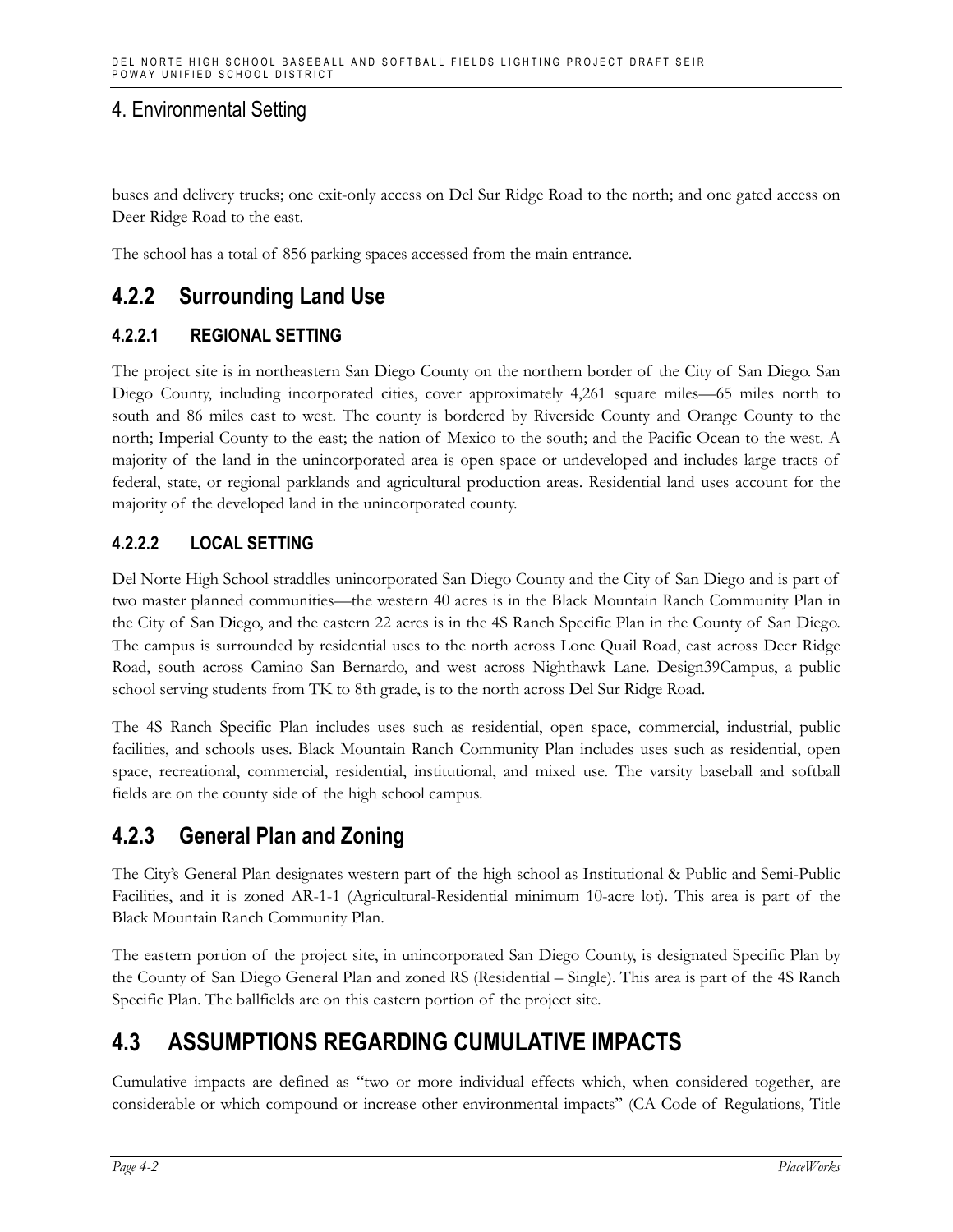14, Section 15355). Cumulative impacts are the change caused by the incremental impact of the project evaluated in the EIR together with the incremental impacts from closely related past, present, and reasonably foreseeable probable future projects. Cumulative impacts can result from individually minor but collectively significant projects taking place over a period of time.

Section 15130 of the CEQA Guidelines states that cumulative impacts must be discussed when the project's incremental effect is cumulatively considerable. It further states that this discussion must reflect the level and severity of the impact and the likelihood of occurrence, but not in as great a level of detail as for the project.

The information used in an analysis of cumulative impacts comes from one of two sources (per CA Code of Regulations, Title 14, Section 15130 [b][1]):

- A. A list of past, present, and probable future projects producing related cumulative impacts, including, if necessary, those projects outside the control of the agency.
- B. A summary of projections contained in an adopted general plan or related planning document, or in a prior environmental document which has been adopted or certified, which described or evaluated regional or area-wide conditions contributing to the cumulative impact.

Depending on the environmental category, the cumulative impact analysis in each topical section of this SEIR may use either source as appropriate. While the potential for cumulative impacts is confined to the project site and its immediate surroundings, cumulative spill light impacts, air quality, noise, and transportation impacts have the potential for impacts beyond the project site boundaries. Refer to Chapter 5, *Environmental Analysis*, for a discussion of the cumulative impacts associated with development and growth in the city and region for each environmental resource topic.